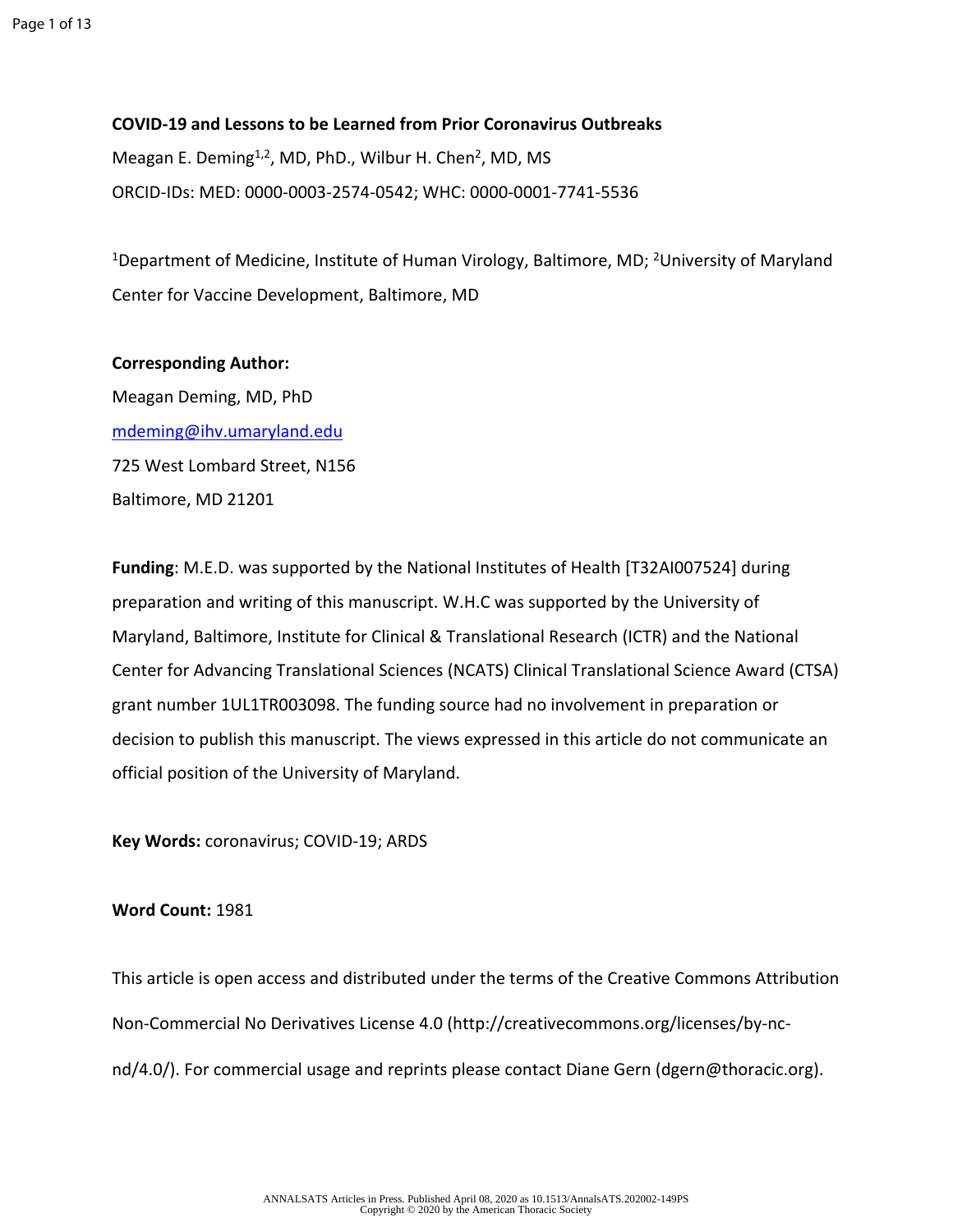Page 2 of 13

A novel coronavirus was quickly recognized as the cause of a cluster of severe pneumonia cases in China circa December 2019. Now known as COVID-19, the epidemic caused by the SARS-CoV-2 virus rapidly surged to pandemic proportions with sweeping global public health and economic consequences. In this review, we aim to discuss the emergence of this novel coronavirus in the context of the virus characteristics and pathogenesis, transmission, clinical syndrome, and potential therapeutics or vaccines.

# **COVID-19 Virology**

Coronaviruses are large RNA viruses that are endemic among bats globally. These bat viruses are known to readily recombine and present an ever-present potential to jump host species, allowing for emergence into novel hosts.<sup>[1]</sup> Four seasonal human coronaviruses (hCoV) circulate yearly as mild "common cold" viruses causing upper respiratory symptoms: OC43, HKU1, NL63, and 229E. Additionally, three novel coronaviruses have emerged as zoonotic human infections in the past 17 years. SARS-coronavirus (SARS-CoV), Middle East Respiratory Syndrome coronavirus (MERS-CoV), and the 2019 novel coronavirus (SARS-CoV-2)[2] have each been associated with lower respiratory symptoms, progressing in a subset of individuals to acute respiratory distress syndrome (ARDS) and death.

The full genome sequence of SARS-CoV-2 shares some striking similarities to SARS-CoV.[2] SARS-CoV-2 is a member of the betacoronavirus 2b clade that includes the original SARS-CoV (sharing 79.5% sequence homology), as well as a more distant seasonal hCoV, OC43.<sup>[3]</sup> SARS-CoV-2 also uses the same human host receptor as SARS-CoV for viral entry, angiotensin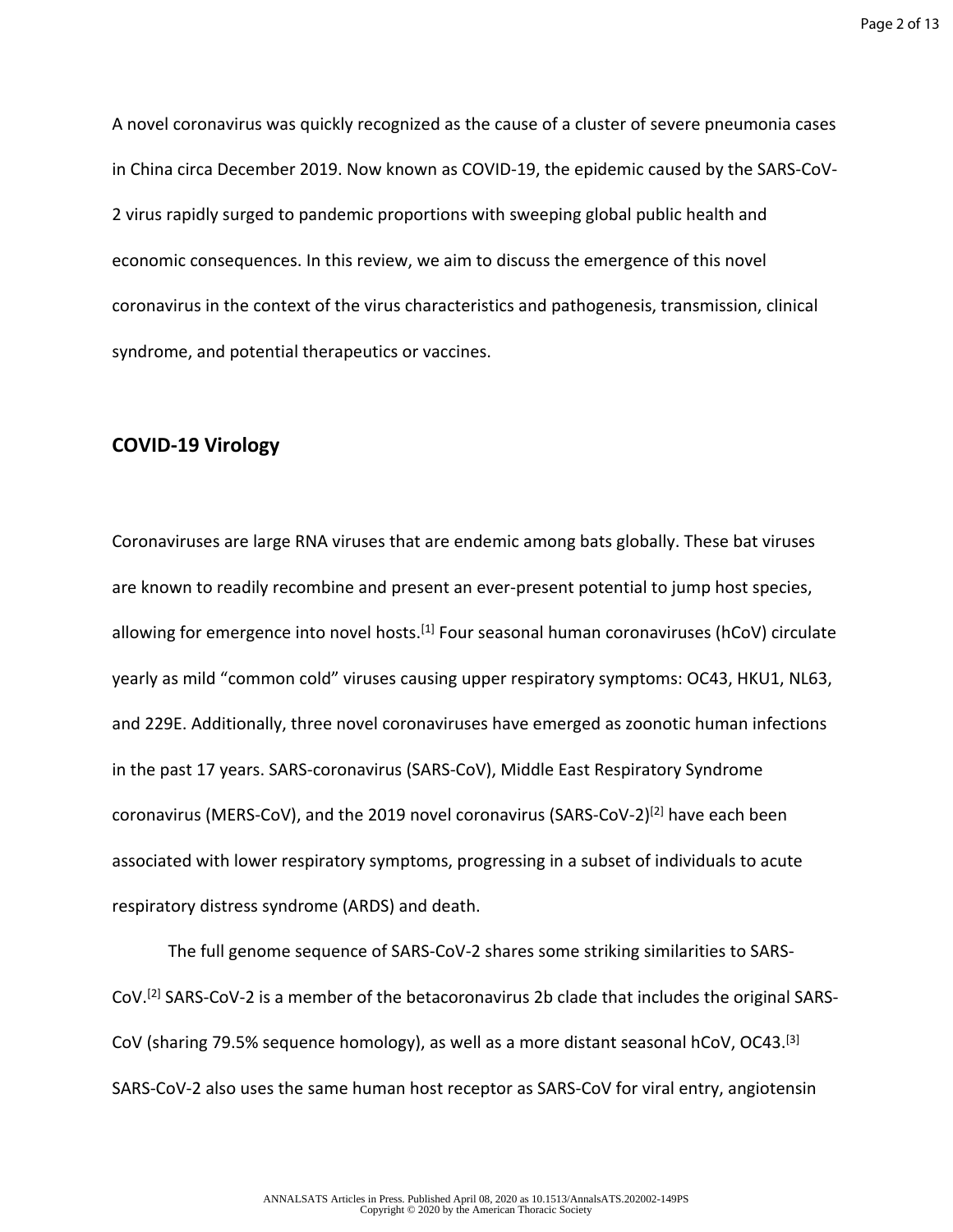converting enzyme 2 (ACE2) (Figure 1). [3] Although many questions about the increased pathogenicity of emergent zoonotic coronaviruses remain unanswered, the receptors used for host cell entry play a pivotal role. The spike glycoprotein of the virus is responsible for receptor binding and entry, and is the main determinant of host range. Both SARS-CoV and SARS-CoV-2 use ACE2, while MERS-CoV uses dipeptidyl peptidase 4 (DPP4). Interestingly NL63, a hCoV which also uses ACE2 as the host receptor but typically causes mild upper respiratory disease, was the cause of a cluster of severe pediatric pneumonias in China in 2018, during which half of the patients were identified with viruses containing a specific substitution in the Spike glycoprotein that enhanced binding to and entry via ACE2.<sup>[4]</sup> The same substitution does not have a role in the current COVID-19 outbreak, as SARS-CoV-2 has a structurally dissimilar spike glycoprotein and recognizes a different epitope of ACE2 (Figure 1). Nonetheless, the acquisition of "minor" changes in the Spike glycoprotein may contribute to the increased virulence of zoonotic coronaviruses. The SARS-CoV-2 Spike binds ACE2 with 10- to 20-fold higher affinity than SARS-CoV Spike, which may affect transmission or pathogenesis.[5]

#### **COVID-19 Pathogenesis**

The severe respiratory compromise of SARS and COVID-19 are likely mediated by mechanisms including: a combination of direct cytopathic effects, immune-mediated pathology, and downregulation of ACE2 within the lung.<sup>[6]</sup> Severe pulmonary damage in SARS was associated with increased inflammatory cytokines, recruitment of macrophages and neutrophils to the lungs, and higher viral titers.<sup>[7]</sup> Autopsy data showed histologic evidence of acute lung injury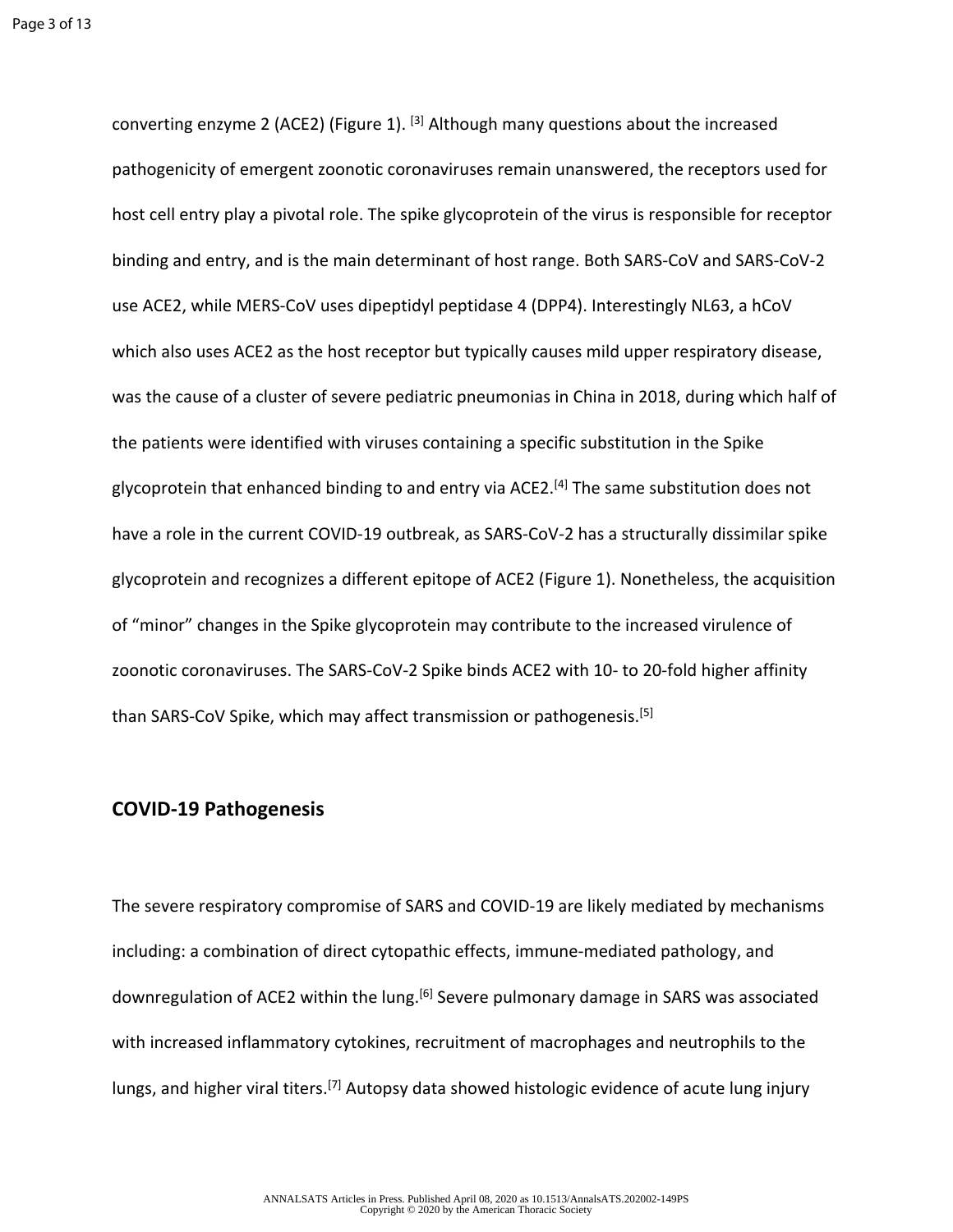Page 4 of 13

with denuding of the ciliated epithelia, diffuse alveolar damage, and hyaline membrane formation indicative of ARDS.<sup>[7]</sup> A pathology report from a single COVID-19 patient shows similar histology.<sup>[8]</sup> ACE2 is normally expressed on type II pneumocytes and the apical surface of ciliated airway epithelial cells, serving as an entryway for direct cytopathology.<sup>[9]</sup> Functionally, ACE2 acts as a negative regulator of angiotensin II in the renin-angiotensin-system (RAS), potentially providing a protective role in ARDS by promoting anti-inflammatory and anti-fibrotic effects.<sup>[9]</sup> In animal models, downregulation of ACE2 increased lung pathology (pulmonary edema and acute lung failure), which was restored by supplemental recombinant ACE2.<sup>[9]</sup> SARS-CoV infection prompted shedding of the ACE2 ectodomain, removing the catalytic function of ACE2 and possibly potentiating the development of ARDS.<sup>[6]</sup> This shedding can be induced by the SARS-CoV Spike glycoprotein alone, and is more rapid than the shedding elicited by the Spike glycoprotein of NL63 (seasonal hCoV).<sup>[6]</sup> It can be hypothesized that the Spike glycoprotein of SARS-CoV-2, with its structural similarity and higher affinity binding to ACE2, provokes a similar mechanism of lung pathology leading to ARDS with severe COVID-19.

The overall case fatality rates for SARS and MERS was 10% and 35%, respectively.<sup>[10]</sup> Although crude case fatality is hovering around 4% for COVID-19 this estimation is exaggerated by limitations in testing and underestimated by the lag in deaths, with the adjusted CFR estimated to be between 0.25 and 3%.<sup>[11,12]</sup> The three emergent coronavirus infections share the trend of high mortality rates among older adults. The mortality rate was >50% for individuals over 65 years with SARS and a mortality rate of 86.2% was published for individuals over 80 years of age with MERS.<sup>[10]</sup> An analysis of 72,314 COVID-19 cases by the China CDC showed a strong association between older age and mortality.<sup>[13]</sup> While individuals under 50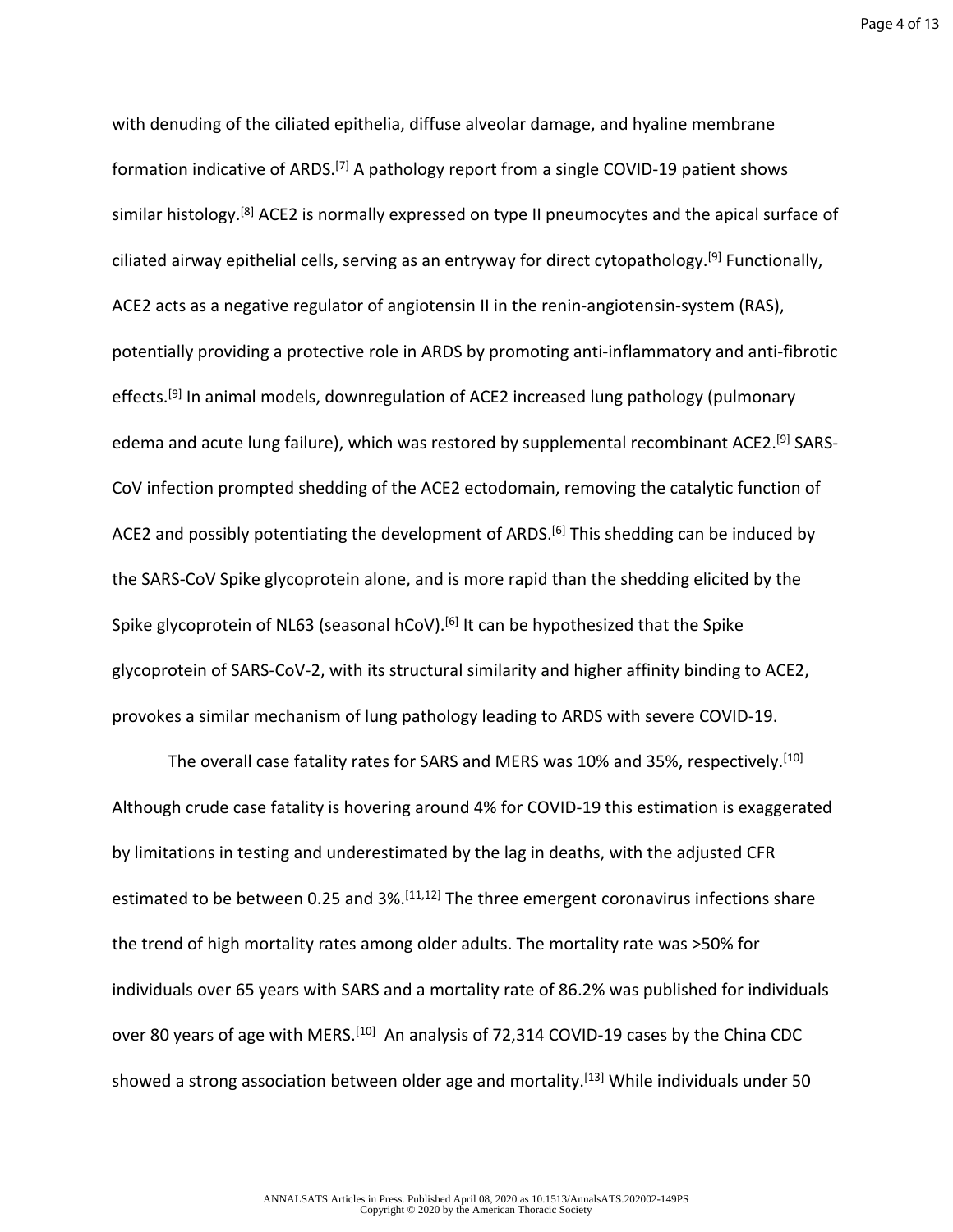years of age showed a case fatality rate less than 0.5%, mortality increased with each subsequent decade, to 1.3% in those 50-59 years up to 14.8% in individuals 80-89 years old.<sup>[13]</sup> Furthermore, severe outcomes have been observed for both COVID-19 and MERS in individuals with comorbidities, such as chronic kidney disease or diabetes.<sup>[13]</sup> In contrast, cases in children appear to be rare and more mild, with asymptomatic cases and no deaths reported for children under 10 years of age. $[13-15]$ 

#### **Transmission and Prevention**

Unique among the severe coronavirus outbreaks, SARS-CoV-2 appears to be efficiently transmitted person to person, including from individuals with minimal symptoms. Viral transmissibility is not as simple as the basic reproduction number, or  $R_0$ , but it provides a clue to understand transmission potential. The early  $R_0$  for SARS-CoV-2 was estimated at 2.2, indicating that on average one individual would transmit the virus to 2.2 additional people.<sup>[16]</sup> The  $R_0$  for SARS-CoV (2003) was estimated as 3, but severe symptoms typically preceded transmission thus facilitating epidemiological measures to control the pandemic.[17] In comparison, MERS infections have continued in Saudi Arabia over the past 8 years, without efficient human-to-human transmission (an  $R_0$  below 1) but with ongoing spillover events from camels sustaining the outbreak.

Epidemiological and social dynamics can further alter the transmission dynamics of an emergent virus. The incubation period of SARS-CoV-2 is estimated to be approximately 5 days (range of 1.3 to 11.3 days), and respiratory shedding in mild cases may be as long as 14 days,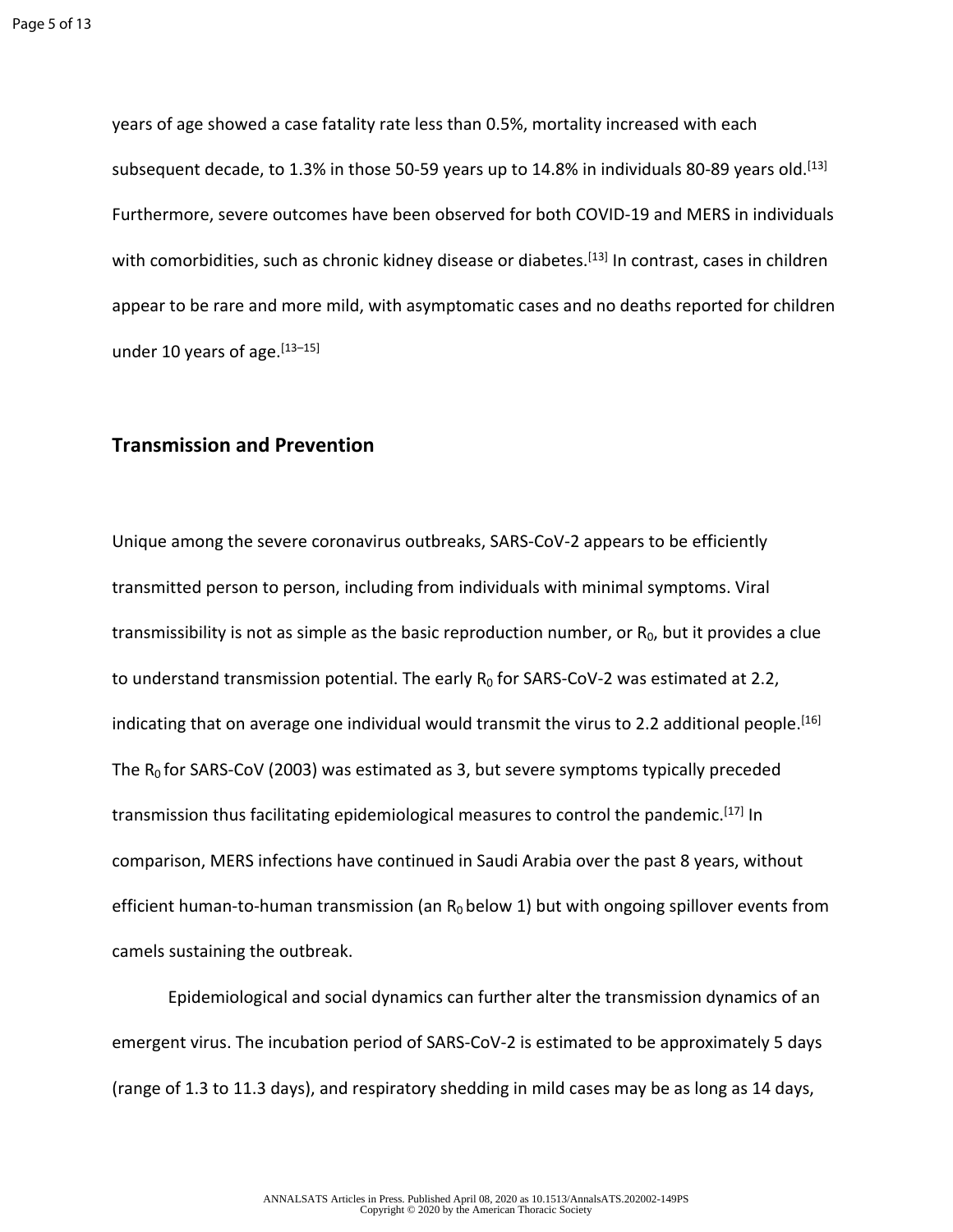Page 6 of 13

leading to the current 14 day quarantine recommendation.<sup>[18]</sup> The transmission of SARS-CoV-2 has been slowed by either broad-reaching limitation of personal movement and gatherings, as in China, or by aggressive contact tracing and isolation of suspect cases, as in South Korea. Both strategies result in a lower  $R_0$  and significant decline in COVID-19 cases. Importantly, early recognition of suspect cases is essential to limit transmission, particularly in hospital environments. Hospital employees comprised 29% of the individuals included in one of the early clinical case series and 3.8% of those identified by records review, emphasizing the importance of early recognition and appropriate personal protective equipment to protect healthcare workers.[13,19]

### **COVID-19 Clinical Course**

The clinical syndrome of COVID-19 can range between asymptomatic or mild illness (e.g., fever with or without cough) to severe respiratory distress, multi-organ failure, and death. Currently, 80% of cases are mild, 15% develop lower respiratory tract disease (i.e., worsening pneumonia), and 3-5% require intensive care. For those who progress to severe disease the clinical course has an insidious onset, with minimal symptomatology progressing to worsening respiratory distress around week two of illness.<sup>[20]</sup> Two case series have been published from hospitals in Wuhan detailing the clinical course of 99 patients at the Jinyintan hospital January 1 through Jan 20, and 138 cases at the Zhongnan Hospital January 1 through January 28, 2020. [19,20] The vast majority of hospitalized patients presented with fever (83 to 99%) and a cough (59 to 82%), with 30% in each series having dyspnea on admission. Additionally, a subset presented with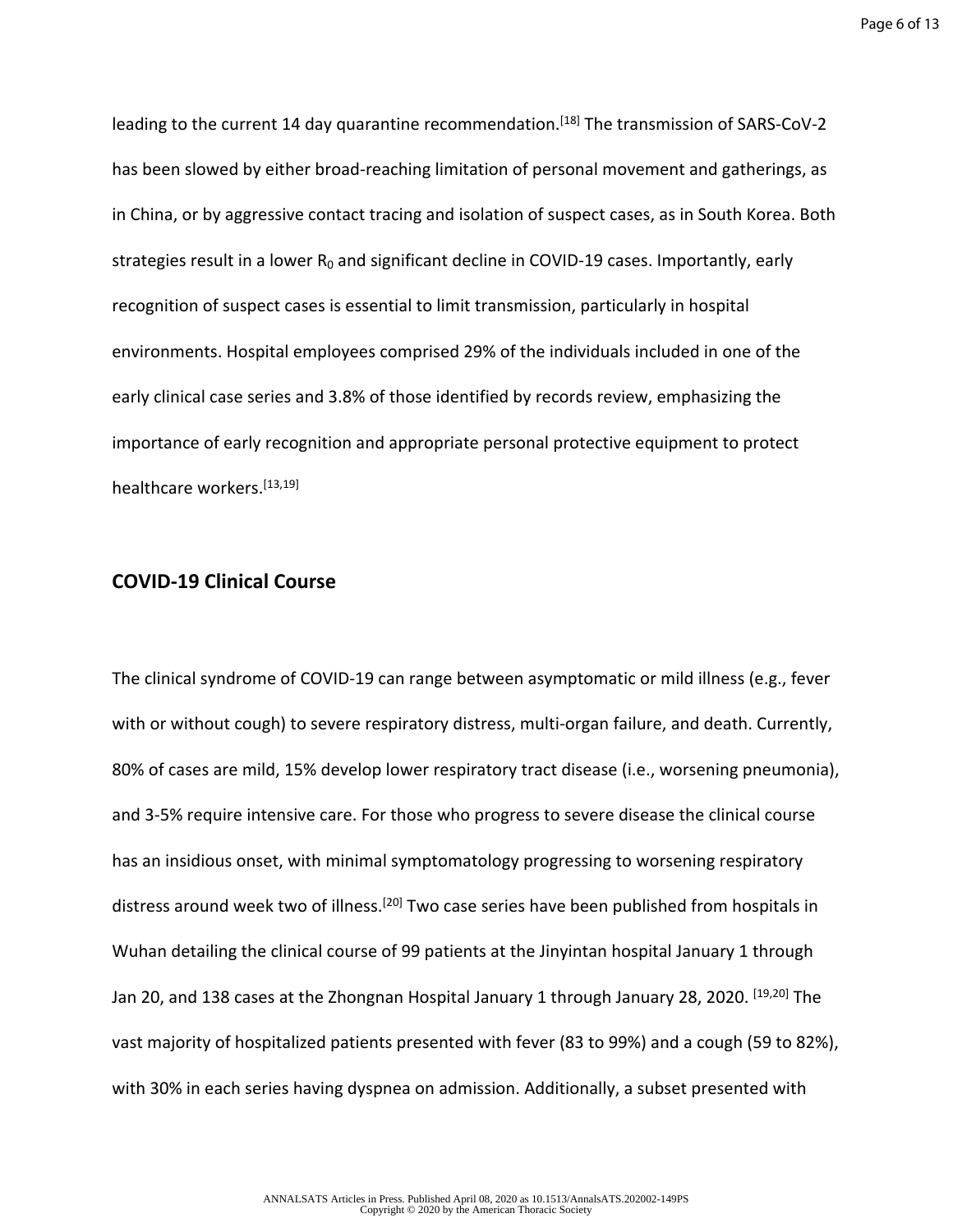only diarrhea and nausea as initial symptoms, potentially delaying recognition of infection.[19] In these series, 17-20% of admitted patients had ARDS, 11-13% required noninvasive ventilation, 4-12% required mechanical ventilation, and 3% were placed on extracorporeal membrane oxygenation (ECMO).[19,20]

Radiologic findings, as described in the above case series and another series of 51 patients with COVID-19, demonstrated the vast majority (≥90%) of these hospitalized patients had abnormalities on CXR or CT, usually bilateral.<sup>[19–21]</sup> CT findings showed ground-glass opacities, with or without septal thickening, or consolidation, located predominantly in the peripheral or posterior lungs.[21] Later in the disease course (after 4 days inpatient) imaging is more likely to show consolidation.<sup>[21]</sup>

Samples from bronchioalveolar lavage fluid appear to have higher viral loads than oropharyngeal washes.[3] With higher viral loads detected in deeper lung samples, intubation and bronchoscopy are suspected to be high-risk procedures for providers of patients with COVID-19, and therefore should be minimized as able and performed in an airborne isolation room under airborne precautions when necessary. Prevention of hospital-acquired infections will require aggressive screening, early recognition and diagnosis, and strict adherence to precautions, particularly for potentially aerosolizing procedures such as intubation. The demands of airborne isolation precautions for any large number of patients can easily overwhelm medical systems with finite numbers of trained personnel, airborne isolation rooms, personal protective equipment, and dedicated equipment.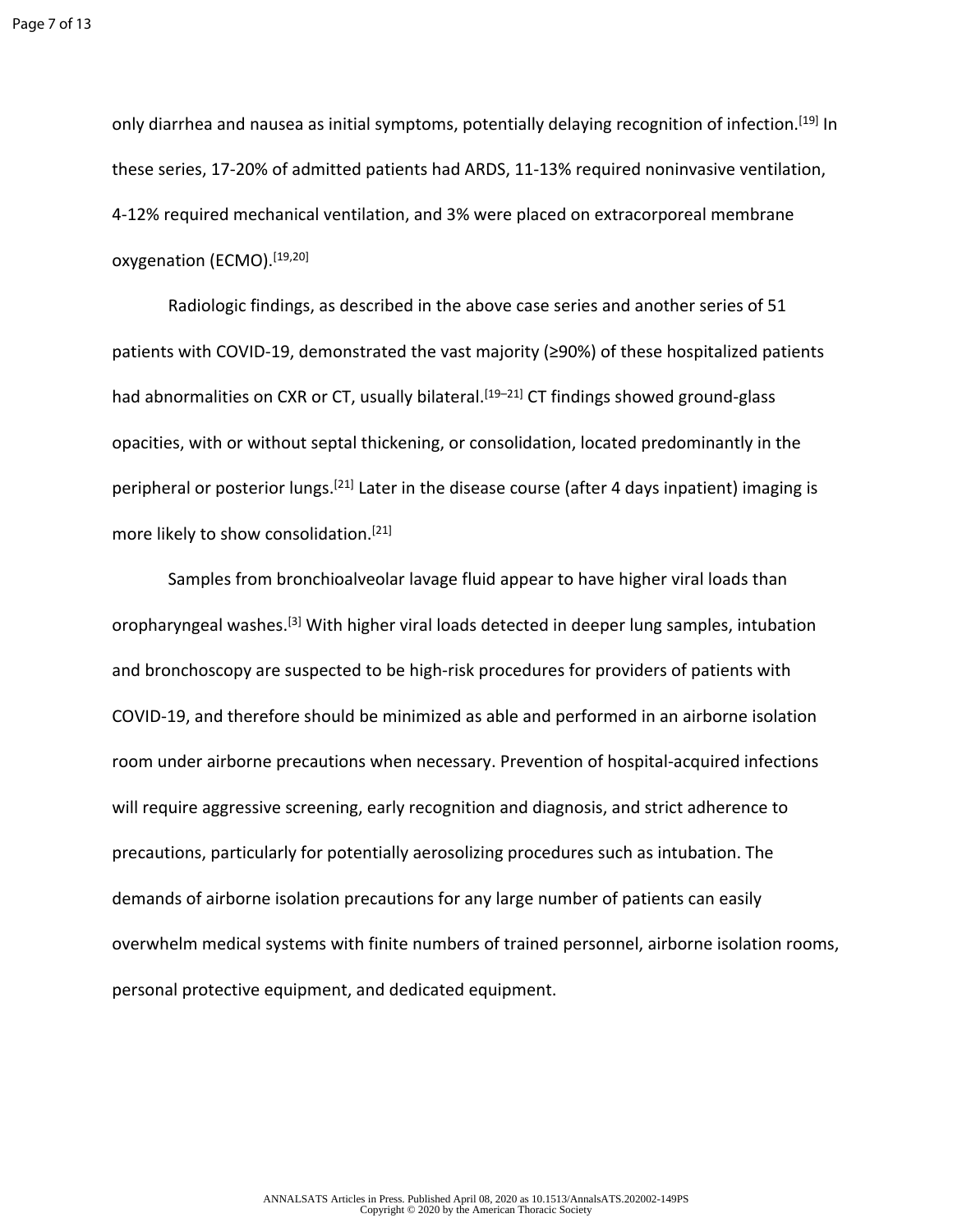Page 8 of 13

# **Therapeutics and Vaccines**

There are no approved drugs or vaccines for human coronaviruses. Multiple vaccine candidates utilizing different platforms are in preclinical development, and two have advanced to phase 1 clinical trials. Although this speed in unprecedented, progression through the necessary steps of development, safety testing, efficacy analyses, and manufacturing may take over a year until publicly available.[22] In the interim, rapid evaluation of potential therapeutics may provide an earlier intervention to mitigate disease. Antivirals targeting the RNA-dependent RNA polymerase (such as remdesivir) showed in vitro activity, as did the immune modulator chloroquine.[23] The protease inhibitors lopinavir and ritonavir have been used, but they lack a clear antiviral mechanism for coronavirus proteases and were ineffective in a controlled clinical trial.<sup>[23–25]</sup> Clinical trials for remdesivir and hydroxychloroquine have begun, and additional therapeutics are in development.<sup>[23]</sup> Host-targeted therapeutics are also under consideration, including inhibitors of host proteases required for viral entry, or anti-IL-6 therapeutics that are hypothesized to blunt the cytokine storm in severe cases.<sup>[26]</sup> Based on evidence from SARS and MERS, current recommendations are to avoid the use of corticosteroids for COVID-19 patients.[27] Corticosteroid use for patients with SARS-CoV was associated with higher plasma RNA levels at weeks two to three into illness (reflecting likely prolonged viremia) and increased 30-day mortality (adjusted OR 26, 95% CI 4.4-154.8).<sup>[26]</sup> Convalescent sera, including the neutralizing antibodies isolated from recovered cases, is a promising but not yet scalable option.[28]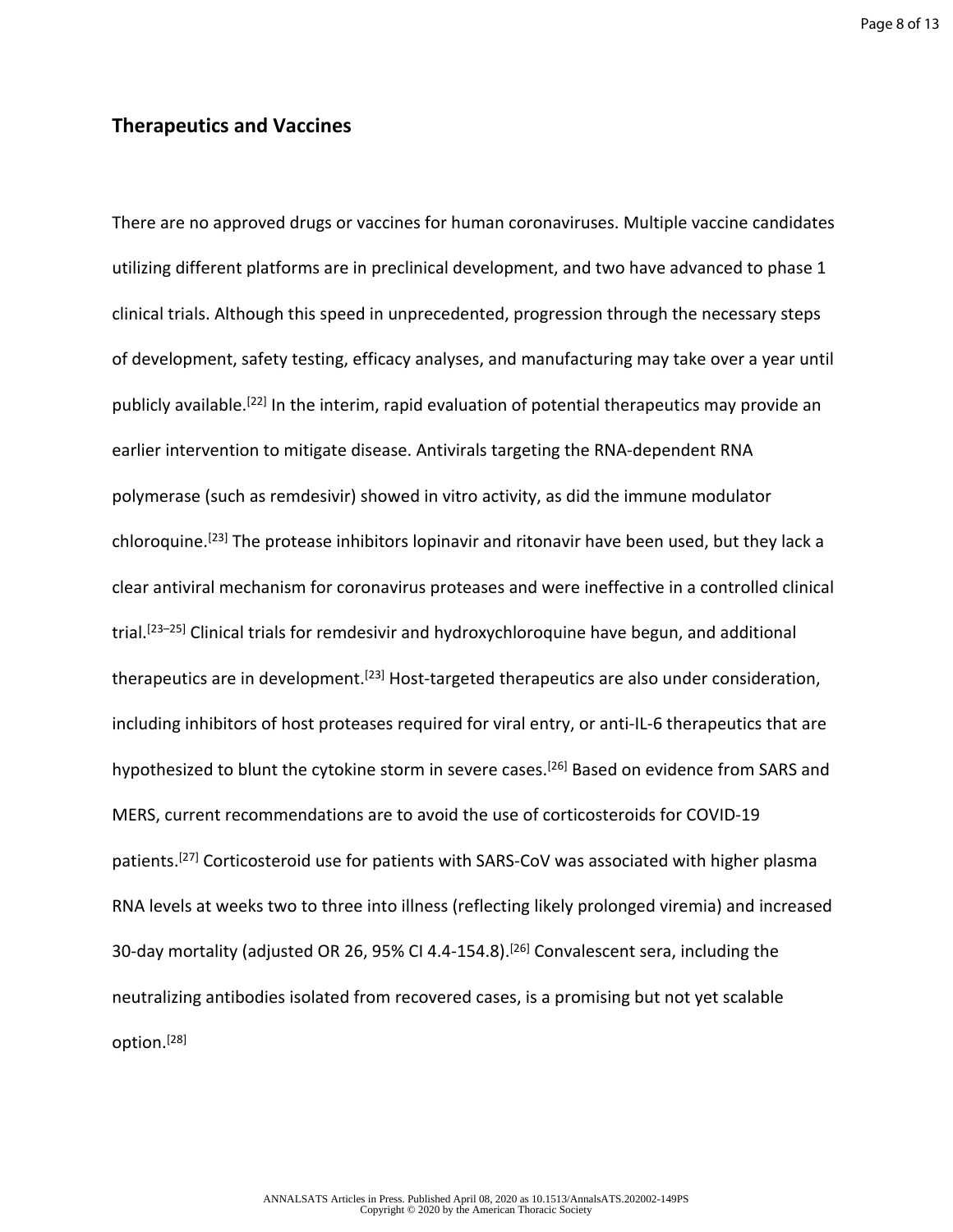# **Conclusions**

SARS-CoV-2 is the most recent emergent coronavirus, and having already demonstrated a greater facility for transmission than SARS-CoV or MERS-CoV, it threatens to be a devastating pandemic. Current recommendations to reduce transmission include social distancing, hand hygiene, cough etiquette, and aggressive recognition and isolation and quarantine of cases and contacts; for the health care environment, early and judicious PPE use to prevent respiratory droplet and short distance aerosol transmission and appropriate environmental control of rooms housing patients are critical. While the majority of infections are have been mild, hospitalized patients have high rates of complications including the need for aggressive supportive care including mechanical ventilation, CRRT, and ECMO. These complications place a heavy burden on hospital systems that may be ill-prepared for large numbers of patients who will require airborne isolation and prolonged durations of stay. There are no approved therapeutics, although there are some promising antivirals under study. While the first severe coronavirus epidemic was halted by non-pharmacologic interventions alone, the COVID-19 outbreak has become a pandemic due to the efficient transmissibility of the virus. However, several countries have demonstrated that aggressive non-pharmacologic intervention and control measures can slow the spread, blunting the impact on the healthcare systems and allowing the time needed for the testing of potential therapeutics and vaccines. Beyond this pandemic we must continue work towards sustained preparedness against future emergent infectious diseases.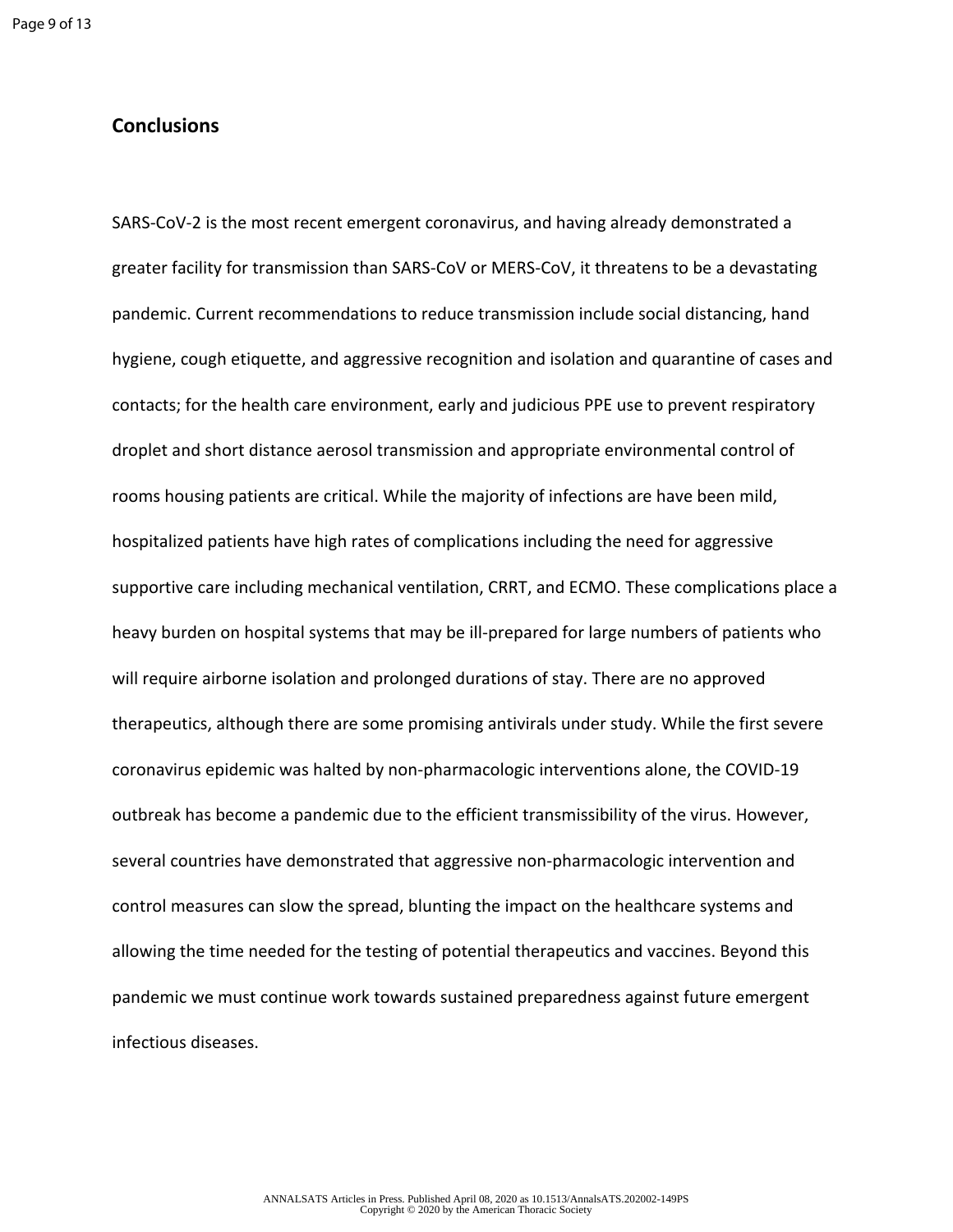# **References**

- [1] Menachery VD, Yount BL, Debbink K, Agnihothram S, Gralinski LE, Plante JA, et al. A SARSlike cluster of circulating bat coronaviruses shows potential for human emergence. Nat Med 2015;21:1508–13.
- [2] Coronaviridae Study Group of the International Committee on Taxonomy of Viruses. The species Severe acute respiratory syndrome-related coronavirus: classifying 2019-nCoV and naming it SARS-CoV-2. Nat Microbiol 2020;5.
- [3] Zhou P, Yang X-L, Wang X-G, Hu B, Zhang L, Zhang W, et al. A pneumonia outbreak associated with a new coronavirus of probable bat origin. Nature 2020;21:1–18.
- [4] Wang Y, Li X, Liu W, Gan M, Zhang L, Wang J, et al. Discovery of a subgenotype of human coronavirus NL63 associated with severe lower respiratory tract infection in China, 2018. Emerg Microbes Infect 2020;9:246–55.
- [5] Wrapp D, Wang N, Corbett K, Goldsmith J, Hsieh C-L, Abiona O, et al. Cryo-EM Structure of the 2019-nCoV Spike in the Prefusion Conformation. Science (80- ) 2020:1–9.
- [6] Glowacka I, Bertram S, Herzog P, Pfefferle S, Steffen I, Muench MO, et al. Differential Downregulation of ACE2 by the Spike Proteins of Severe Acute Respiratory Syndrome Coronavirus and Human Coronavirus NL63. J Virol 2010;84:1198–205.
- [7] Liu J, Zheng X, Tong Q, Li W, Wang B, Sutter K, et al. Overlapping and discrete aspects of the pathology and pathogenesis of the emerging human pathogenic coronaviruses SARS-CoV, MERS-CoV, and 2019-nCoV. J Med Virol 2020.
- [8] Xu Z, Shi L, Wang Y, Zhang J, Huang L, Zhang C, et al. Pathological findings of COVID-19 associated with acute respiratory distress syndrome. Lancet Respir 2020;2600:19–21.
- [9] Wang D, Chai X qing, Magnnusen CG, Zosky GR, Shu S hua, Wei X, et al. Renin-angiotensinsystem, a potential pharmacological candidate, in acute respiratory distress syndrome during mechanical ventilation. Pulm Pharmacol Ther 2019;58:101833.
- [10] Alsahafi AJ, Cheng AC. The epidemiology of Middle East respiratory syndrome coronavirus in the Kingdom of Saudi Arabia, 2012-2015. Int J Infect Dis 2016;45:1–4.
- [11] WHO. Coronavirus disease 2019 (COVID-19) Situation Report 69. World Heal Organ 2020.
- [12] Wilson N, Kvalsvig A, Barnard LT, Baker MG. Case-Fatality Risk Estimates for COVID-19 Calculated by Using a Lag Time for Fatality. Emerg Infect Dis J 2020;26.
- [13] Novel Coronavirus Pneumonia Emergency Response Epidemiology Team. The Epidemiological Characteristics of an Outbreak of 2019 Novel Coronavirus Diseases (COVID-19) — China, 2020. China CDC Wkly 2020;2:1–10.
- [14] Chan JF, Yuan S, Kok K, To KK, Chu H, Yang J, et al. A familial cluster of pneumonia associated with the 2019 novel coronavirus indicating person-to-person transmission: a study of a family cluster. Lancet 2020;6736:1–10.
- [15] Dong Y, Mo X, Hu Y, Qi X, Jiang F, Jiang Z, et al. Epidemiological Characteristics of 2143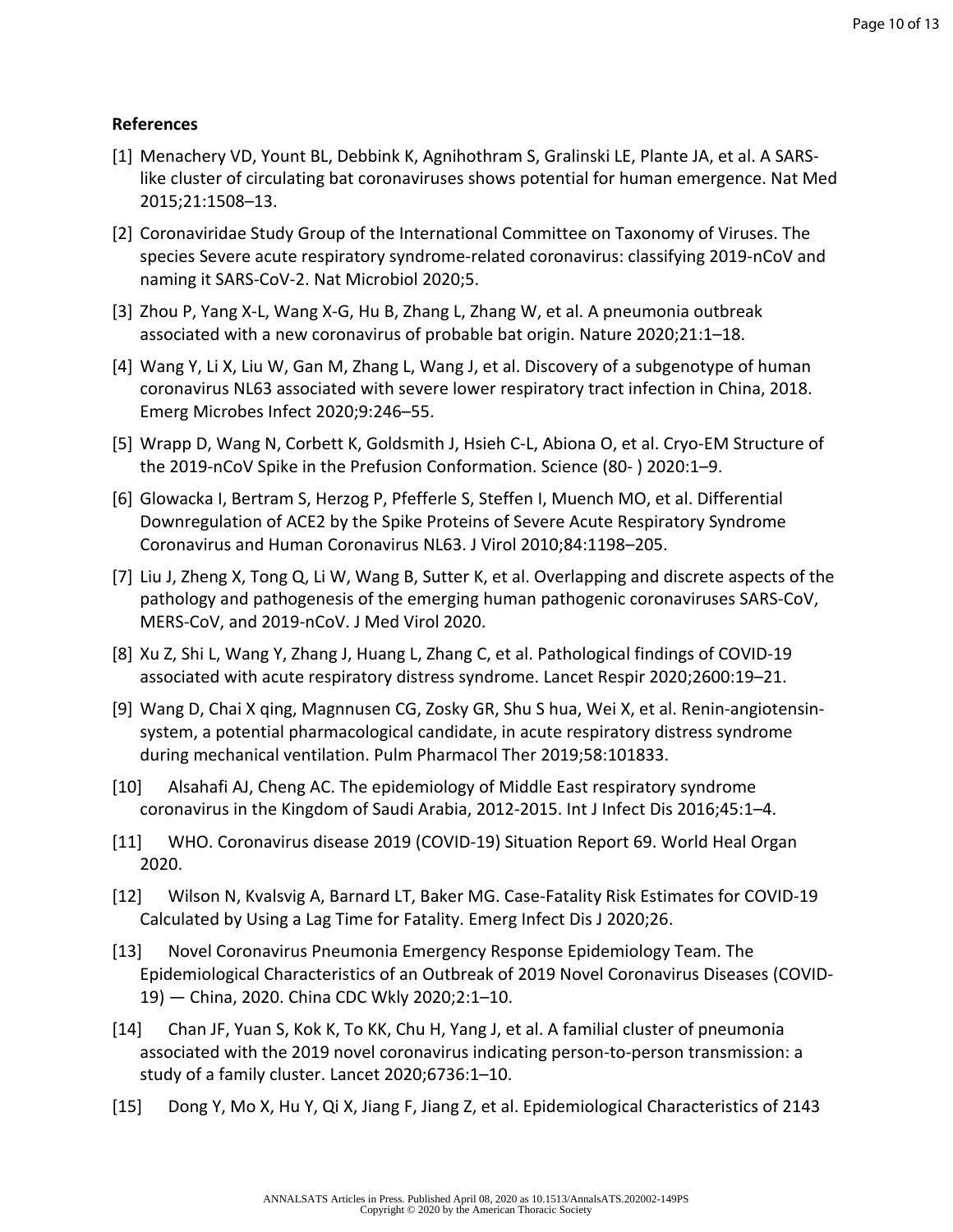Pediatric Patients With 2019 Coronavirus Disease in China. Pediatrics 2020;pre-public.

- [16] Li Q, Guan X, Wu P, Wang X, Zhou L, Tong Y, et al. Early Transmission Dynamics in Wuhan, China, of Novel Coronavirus–Infected Pneumonia. N Engl J Med 2020.
- [17] Lipsitch M, Cohen T, Cooper B, Robins JM, Ma S, James L, et al. Transmission dynamics and control of severe acute respiratory syndrome. Science (80- ) 2003;300:1966–70.
- [18] Li Q, Guan X, Wu P, Wang X, Zhou L, Tong Y, et al. Early Transmission Dynamics in Wuhan, China, of Novel Coronavirus-Infected Pneumonia. N Engl J Med 2020:1–9.
- [19] Wang D, Hu B, Hu C, Zhu F, Liu X, Zhang J, et al. Clinical Characteristics of 138 Hospitalized Patients With 2019 Novel Coronavirus–Infected Pneumonia in Wuhan, China. JAMA 2020:1–9.
- [20] Chen N, Zhou M, Dong X, Qu J, Gong F, Han Y, et al. Epidemiological and clinical characteristics of 99 cases of 2019 novel coronavirus pneumonia in Wuhan, China: a descriptive study. Lancet 2020;6736:1–7.
- [21] Song F, Shi N, Shan F, Zhang Z, Shen J, Lu H, et al. Emerging Coronavirus 2019-nCoV Pneumonia. Radiology 2020.
- [22] Lurie N, Saville M, Hatchett R, Halton J. Developing Covid-19 Vaccines at Pandemic Speed. NEJM 2020:1–5.
- [23] Li G, Clercq E De. Therapeutic options for the 2019 novel coronavirus (2019-nCoV). Nat Rev Drug Discov 2020:1–15.
- [24] Sheahan TP, Sims AC, Leist SR, Schäfer A, Won J, Brown AJ, et al. Comparative therapeutic efficacy of remdesivir and combination lopinavir, ritonavir, and interferon beta against MERS-CoV. Nat Commun 2020;11.
- [25] Cao B, Wang Y, Wen D, Liu W, Wang J, Fan G, et al. A Trial of Lopinavir–Ritonavir in Adults Hospitalized with Severe Covid-19. NEJM 2020:1–13.
- [26] Zumla A, Chan JFW, Azhar EI, Hui DSC, Yuen KY. Coronaviruses-drug discovery and therapeutic options. Nat Rev Drug Discov 2016;15:327–47.
- [27] National Center for Immunization and Respiratory Diseases (NCIRD) Division of Viral Diseases. Interim Clinical Guidance for Management of Patients with Confirmed 2019 Novel Coronavirus (2019-nCoV) Infection. CDC 2020. https://www.cdc.gov/coronavirus/2019 ncov/hcp/clinical-guidance-management-patients.html (accessed April 1, 2020).
- [28] Shen C, Wang Z, Zhao F, Yang Y, Li J, Yuan J, et al. Treatment of 5 Critically Ill Patients With COVID-19 With Convalescent Plasma. JAMA 2020:1–8.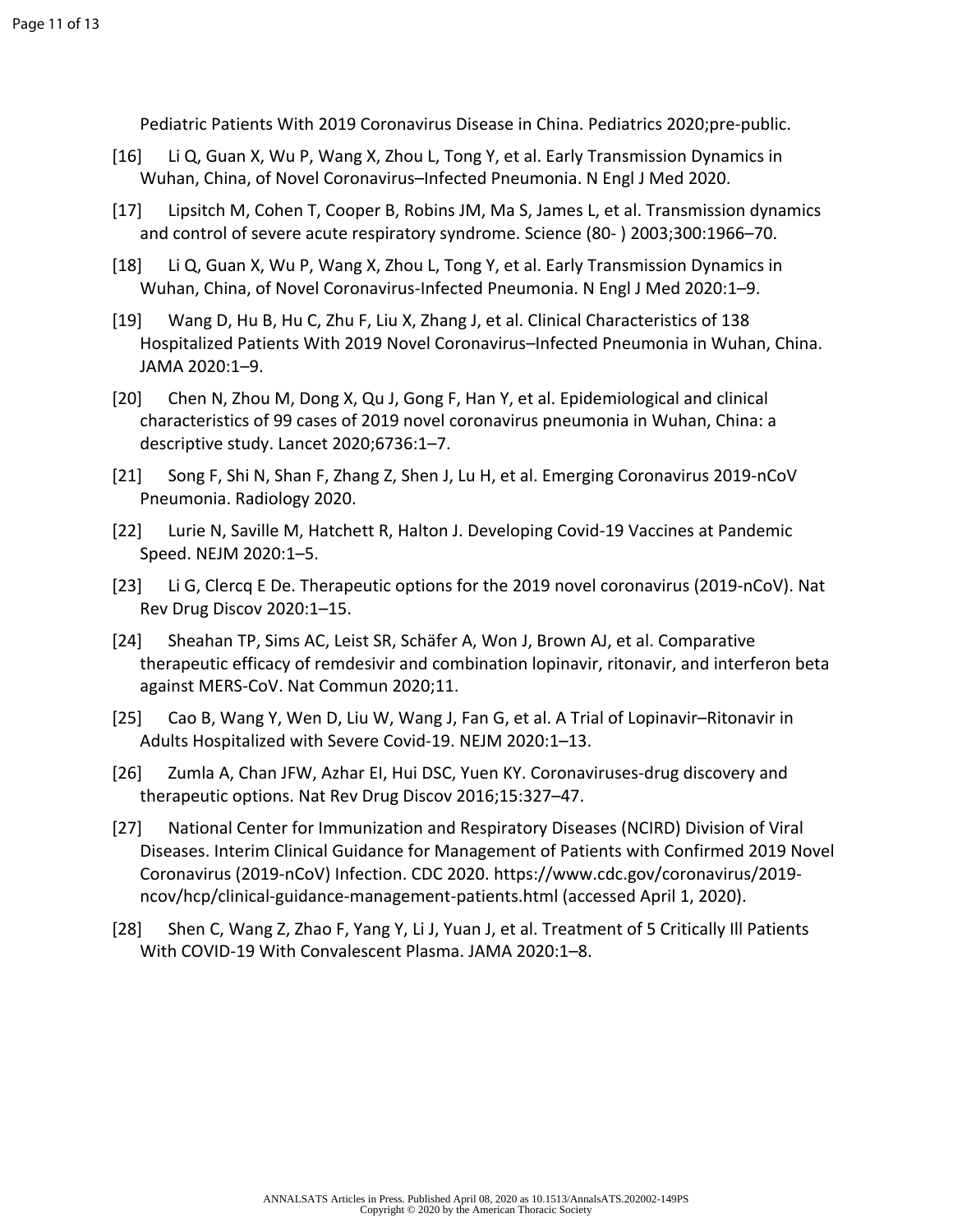# **Figure Legend:**

**Figure 1:** Crystal structures of coronavirus receptor binding domains complexed with their host receptor: MERS-CoV (pdb 4l72), SARS-CoV (pdb 6cs2), SARS-CoV-2 (pdb 6m0j), and NL63 (pdb 3kbh). Images rendered in PyMOL version 2.3.4. Summary table includes select characteristics of each coronavirus.